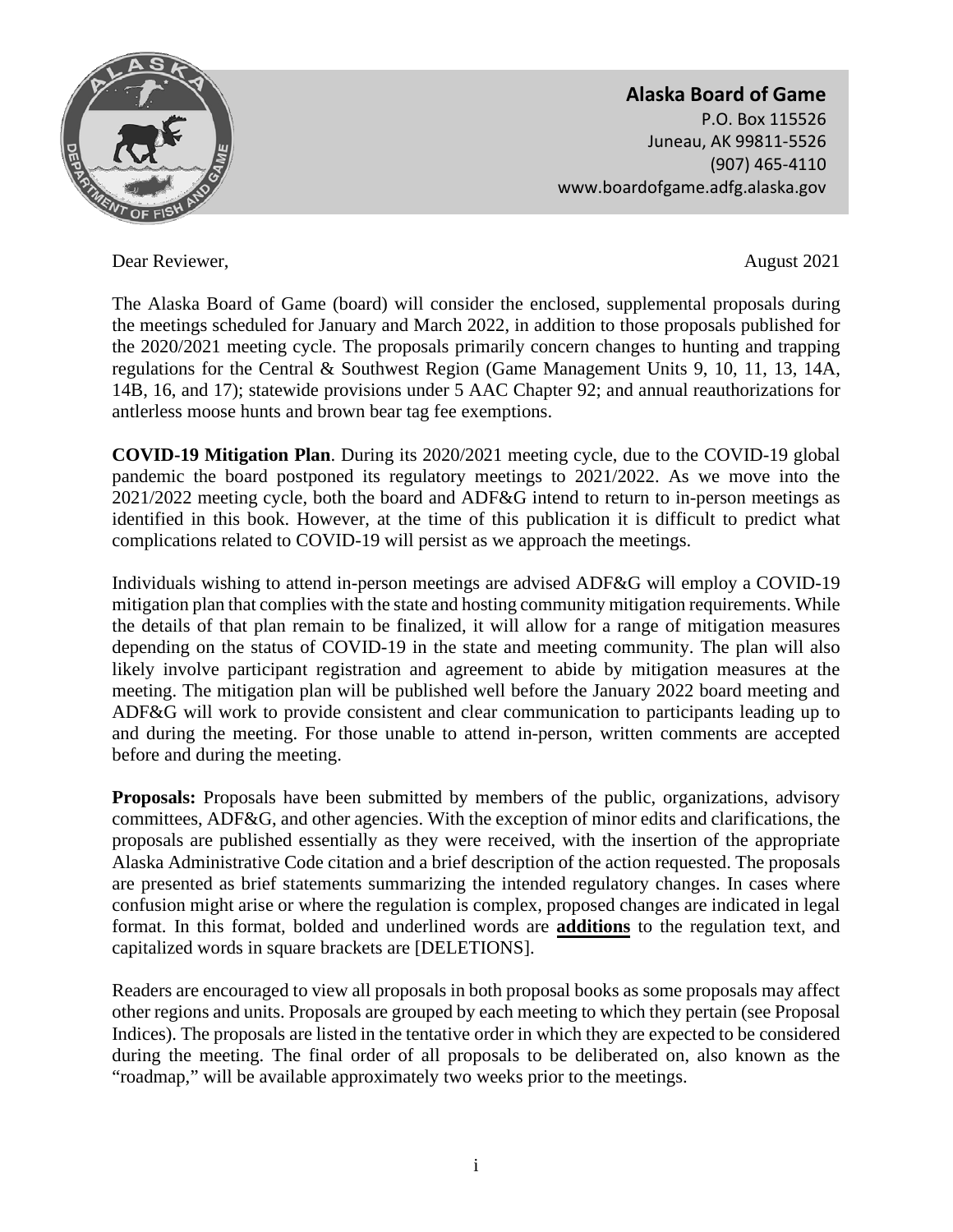**Public Comment Requested**: Before taking action on these proposed changes to the regulations, the board would like to consider your written comments and/or oral testimony on any effects the proposed changes would have on your activities and interests. The board relies heavily on written comments and oral testimony explaining the effect of the proposed changes. Public comment, in combination with advisory committee comments and ADF&G staff reports, provide the board with useful biological and socioeconomic data to form decisions. Anyone interested in or affected by the subject matter contained in the proposals scheduled for the January and March 2022 meetings are encouraged to provide written or oral comments if they wish to have their views considered by the board. Please review the additional information for providing written comment and testimony to the board on page v.

Written comments can be submitted to the board by the announced deadlines:

| www.boardofgame.adfg.alaska.gov                   |
|---------------------------------------------------|
| dfg.bog.comments@alaska.gov (PDF attachment only) |
| 907-465-6094                                      |
| <b>ADF&amp;G Boards Support Section</b>           |
| <b>ATTN: Board of Game Comments</b>               |
| P.O. Box 115526   Juneau, AK 99811-5526           |
|                                                   |

Meeting information, documents, and a link to the audio is available through the Board of Game website at [www.boardofgame.adfg.alaska.gov](http://www.boardofgame.adfg.alaska.gov/) or through the ADF&G Boards Support Section. Please watch the website for notices and updates closer to the meeting dates, or sign up at the same link to receive notices about the Board of Game. Preliminary board actions will also be posted on the website during the meeting, followed by final actions after the meeting.

Persons with a disability needing special accommodations in order to comment on the proposed regulations should contact the Boards Support Section at (907) 465-6098 at least two weeks prior to the schedule meeting to make any necessary arrangements.

Thank you for your interest and involvement with the Alaska Board of Game and the regulatory process.

Sincerely,

Kristy Tibbles, Executive Director Alaska Board of Game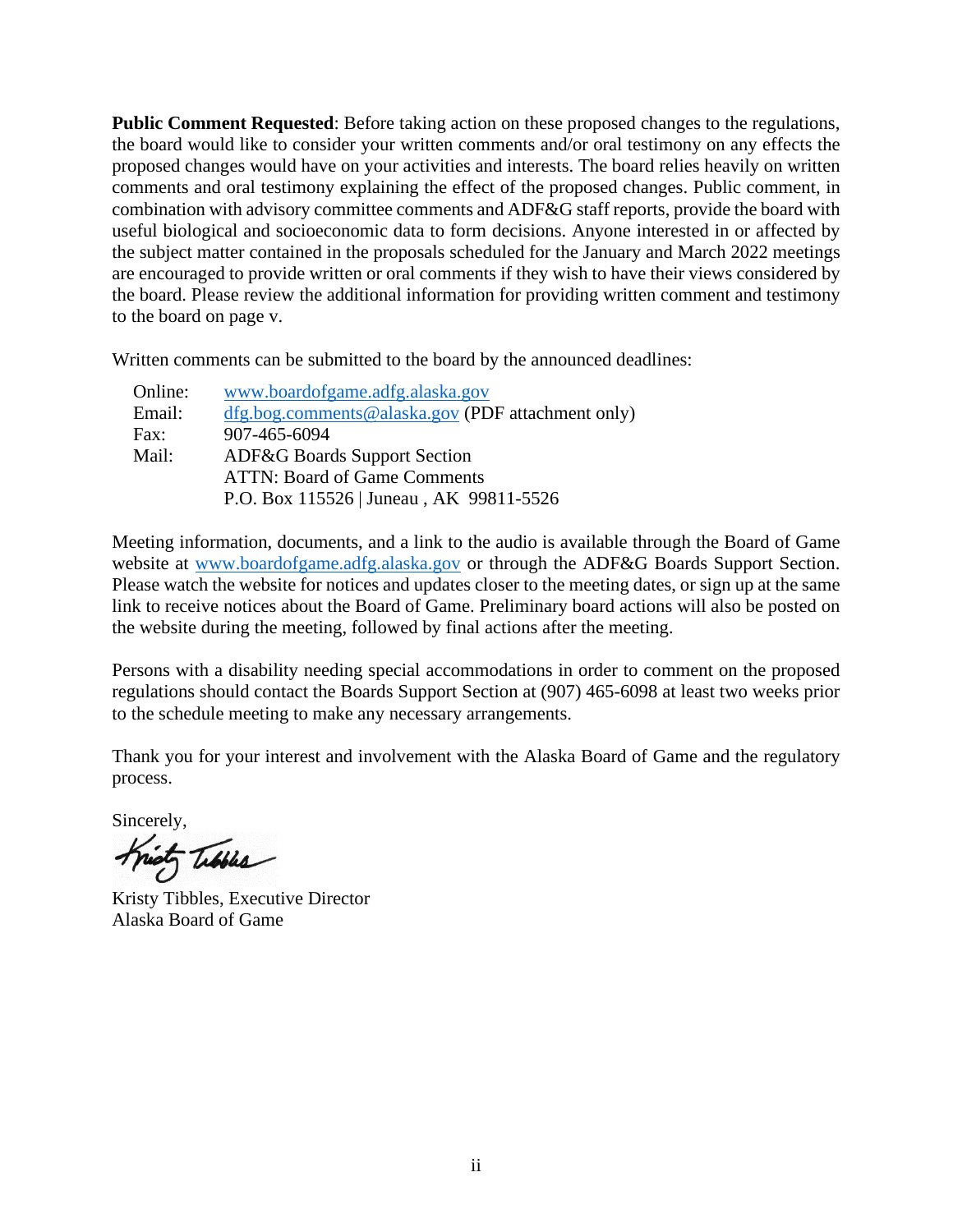# **Table of Contents**

### **INTRODUCTION SECTION**

### **PAGE NUMBER**

### PROPOSAL SECTION

### **PAGE NUMBER**

The following proposals are supplemental to those submitted for the 2020/2021 meeting cycle which are available online at: www.adfg.alaska.gov/index.cfm?adfg=gameboard.proposalbook&boardcycle=2021-2022

## **CENTRAL & SOUTHWEST REGION**

| <b>EXPERIENCE DECLUI A TIONS</b> |  |
|----------------------------------|--|

## STATEWIDE REGULATIONS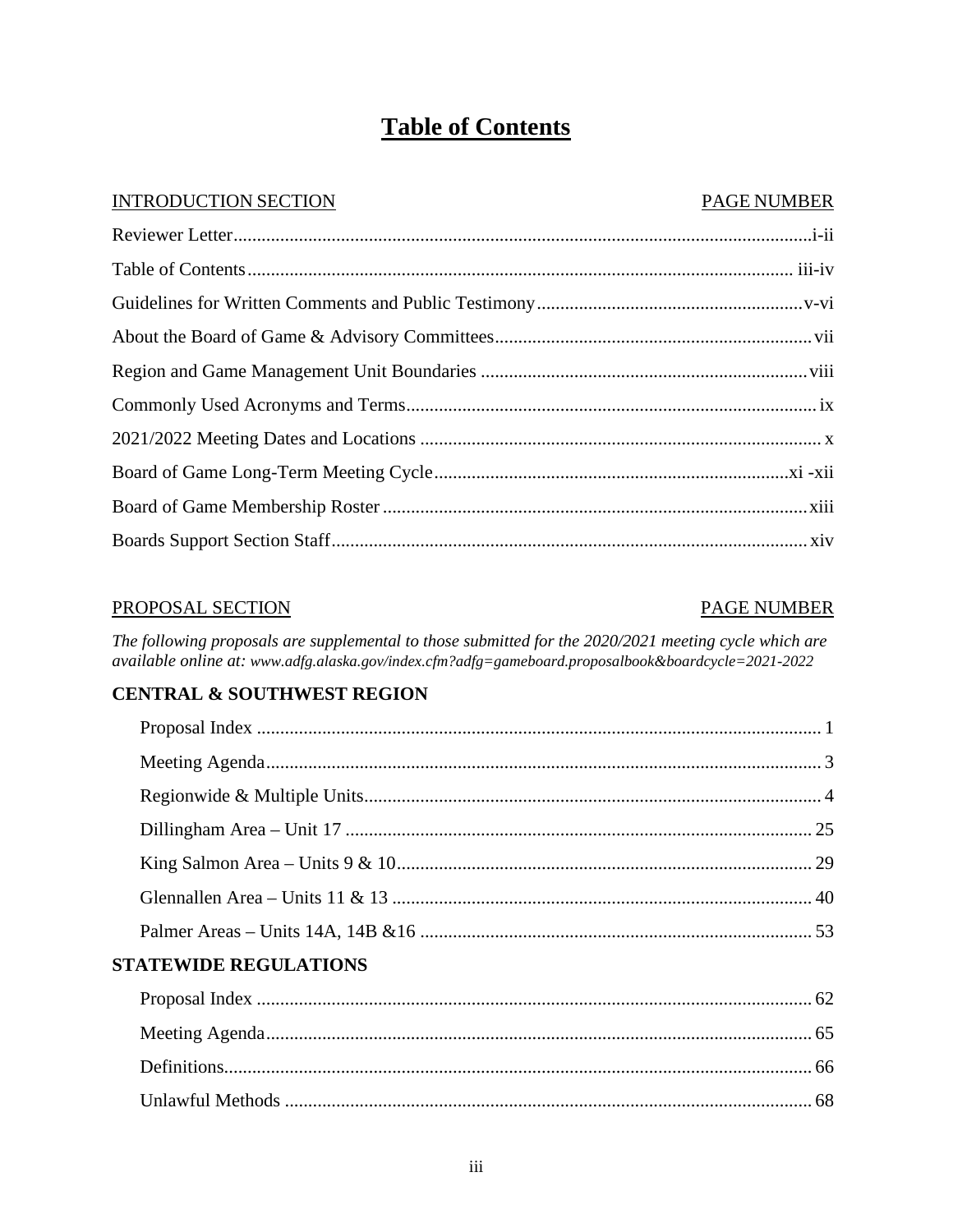| Miscellaneous Topics (Taking of wolves under predation control implementation plans, and    |  |
|---------------------------------------------------------------------------------------------|--|
| Interior and Arctic Region Hunts (Proposals accepted as Agenda Change Requests: muskox hunt |  |
| Reauthorization of Antlerless Moose Hunts and Brown Bear Tag Fee Exemptions for other       |  |
|                                                                                             |  |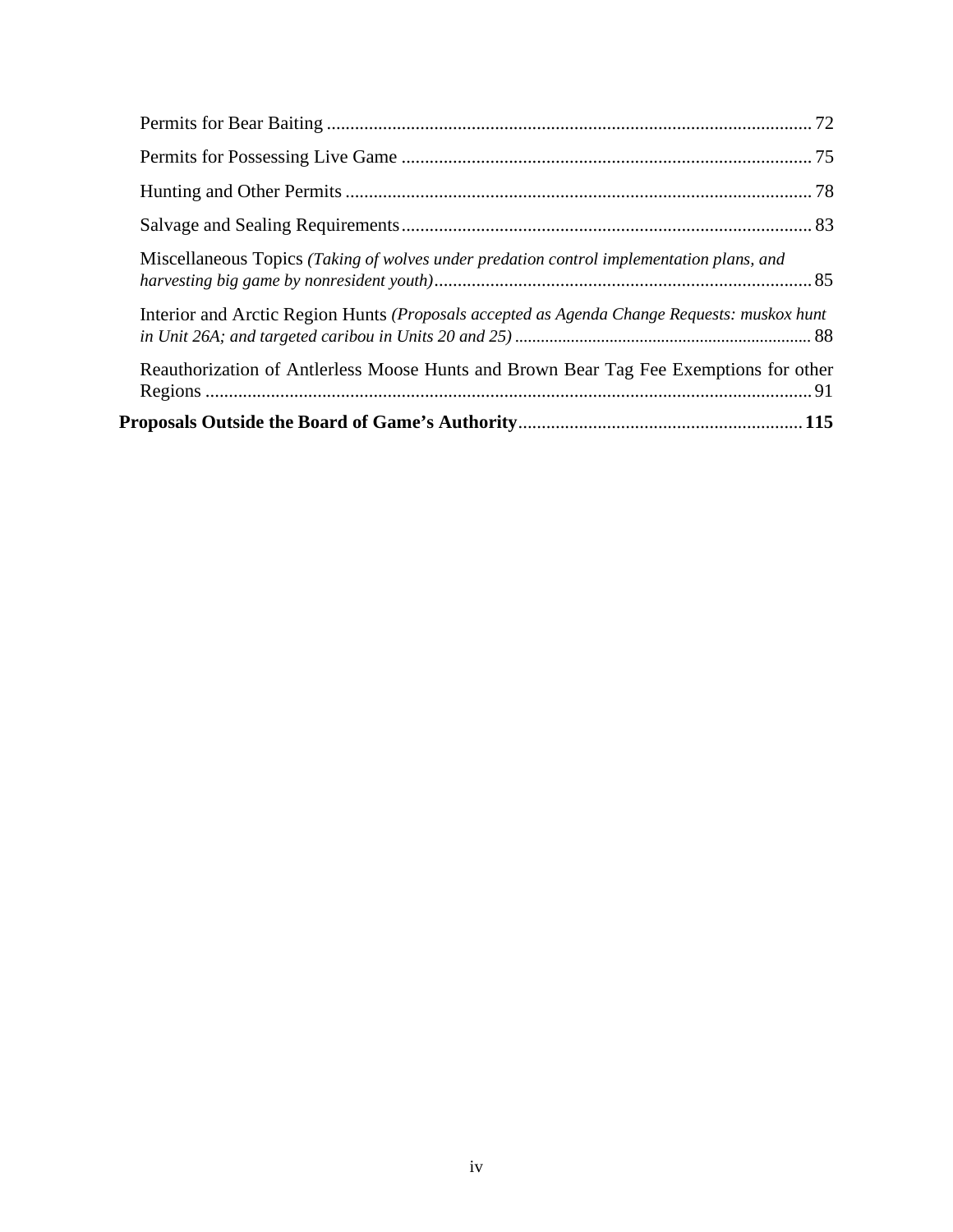

# **Guidelines for Written Comments and Public Testimony**

The Board of Game (board) relies heavily on information provided by the public. Explaining the effect of the proposed changes help inform the board members for their decisions on the hundreds of proposals scheduled for consideration each year. The following information provides guidelines and helpful tips to be effective with submitting written comments and oral testimony.

### **GUIDELINES FOR WRITTEN COMMENTS**

Timely submission: Written comments are strongly encouraged to be submitted online at [www.boardofgame.adfg.alaska.gov,](http://www.boardofgame.adfg.alaska.gov/) by the set deadline for each meeting, usually two weeks in advance. Comments received by the deadline are provided to the board and the public on the meeting information webpages in advance of the meeting and are cross-referenced with proposals. Comments are public documents and part of the board record.

Tips for format and content:

- Clearly state the proposal number and your position by indicating "support" or "oppose". If the comments support a modification in the proposal, please indicate "support as amended" and provide your preferred amendment in writing.
- Briefly explain why you support or oppose the proposal to help the board members understand the pros and cons of each issue. Board actions are based on a complete review of the facts involved, not the sum of total comments for or against a proposal.
- For advisory committees (AC), meeting recommendations should reflect why the AC voted as it did. If the vote was split, include the minority opinion. A brief description consisting of a couple sentences is sufficient.
- Include your name and if including graphs or charts, please indicate the source.
- If using acronyms, please state what the acronym stands for.
- Page limits: For on-time comments, up to 100 single-sided pages from any one individual or organization; after the deadline, comments are limited to ten single-sided pages.
- If commenting on multiple proposals, please do not use separate pieces of paper.
- If handwriting comments, write clearly, use dark ink and write legibly. Comments will be scanned and photocopied so please use 8 1/2" x 11" paper and leave reasonable margins.

Comments submitted after the deadline: Written comments may be submitted after the deadline via mail, fax, email, or hand-delivery. Comments received after the deadline are not cross-referenced with proposals and are distributed to board members and the public at the meeting. They are logged as "record copies" (also referred to as "RC") with an assigned log number. Requirements are the same as above. Comments submitted at the meeting usually require 20 copies be provided for the public distribution. Due to mitigation measures for COVID-19, this requirement may change and will be announced on the board's website at a future date.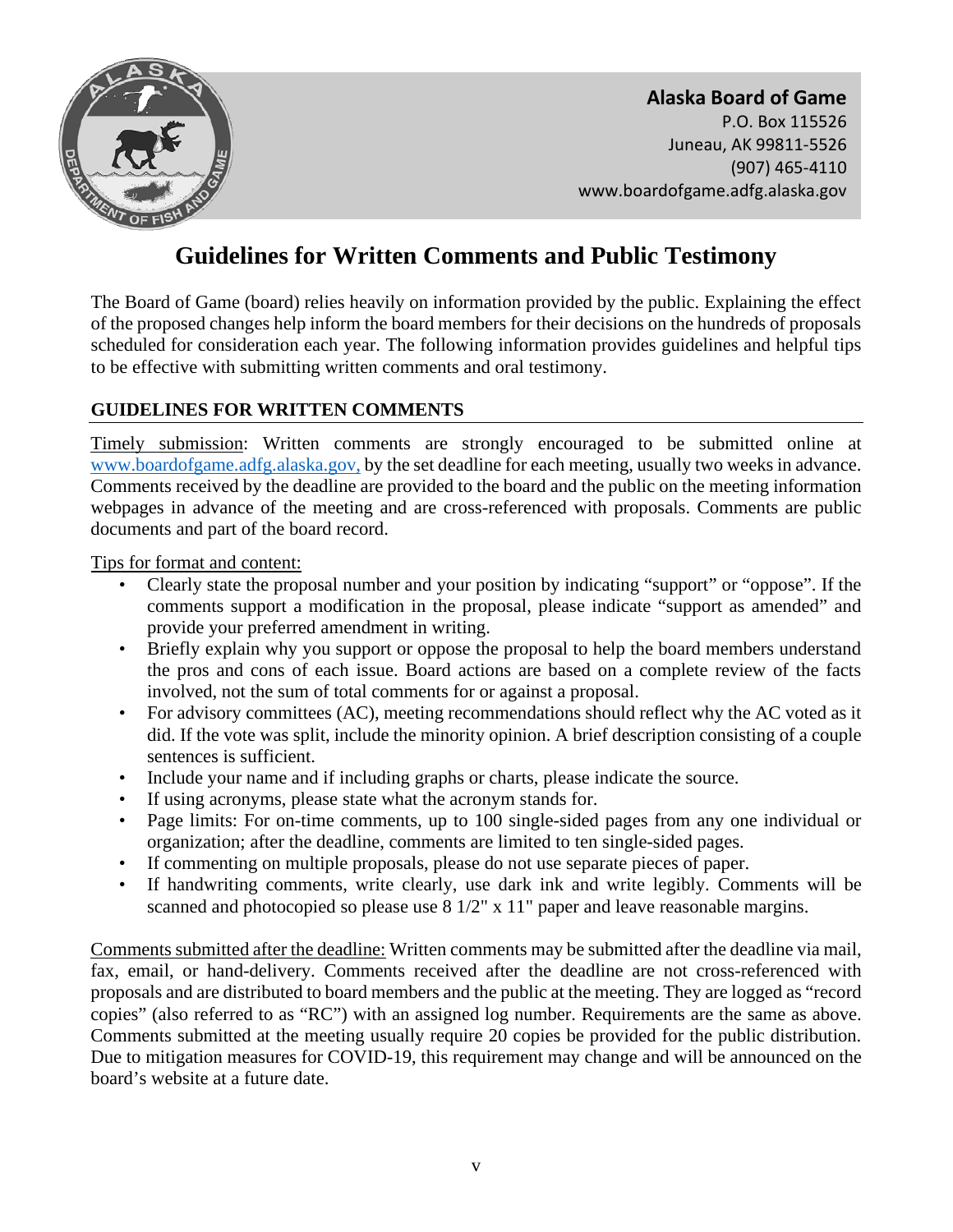## **GUIDELINES FOR ORAL PUBLIC TESTIMONY**

Oral hearings are scheduled at the beginning of each regulatory meeting, typically following agency reports, and continue until everyone who has signed up by the announced deadline and is present when called has been given the opportunity to be heard. Advisory committee (AC) representatives may elect to provide testimony at a later portion of the meetings.

Persons planning to testify at Board of Game meetings must submit a **PUBLIC TESTIMONY SIGN-UP CARD** (blue card) to the Boards staff prior to the announced cut-off time. If submitting written comments at the meeting along with oral testimony, **20 copies** may be required unless COVID-19 mitigation measures specify otherwise as the meetings approach. PowerPoint presentations may be provided when testifying at meetings as long as hard copies of the presentation of provided and Boards Support staff are notified in advance to arrange the equipment. Written material submitted during the board meetings will be logged with a record copy ("RC") number, which should be referenced at the time of testimony.

Once the oral hearing portion of the meeting begins, Boards Support staff will prepare and post a list of testifiers. The chair will call testifiers in the order provided on the list. When it is your turn to testify, please go to the testimony table, press the button on the microphone, and state your name for the record, where you reside and whom you represent, if speaking for an organization. When giving testimony, be sure to reference the proposal number as well as the title or subject matter. Follow the tips for comments shown on page v.

The board utilizes a light indicator system for timing testifiers. When you begin your testimony, a green light will come on. When you have one-minute remaining, a yellow light will come on followed by a red light or buzzer to indicate your time is up. When you are finished speaking, please stay seated and wait for any questions board members may have regarding your comments. Be aware that when you testify, you may not ask questions of board members or of agency staff. This is your chance to make comments on proposals before the board. If board members and/or department staff need clarification, they will ask you questions. **Please do not use derogatory or threatening language or you will not be allowed to continue speaking.** 

The board allows testimony for one organization in addition to personal testimony or AC testimony and each testimony is allotted its own time. **If you are giving testimony for yourself and an organization or an AC**, you only need to turn in one sign-up card naming the group you wish to speak for. When giving testimony for yourself and an organization or AC, state on the record who you are speaking for. For example: give comments for the organization you are representing, then, after stating clearly that you are now testifying for yourself, give your individual comments.

The length of testimony time will be announced on the agenda just prior to meeting and by the board chair at the beginning of the meeting. The board typically allows five minutes for oral testimony for an individual or an organization and 15 minutes for ACs and regional advisory councils. Time limits on testimony do not include questions the board members may have for you. Preparing and practicing your testimony ahead of time will help ensure you stay within the time limit, while making your points clear.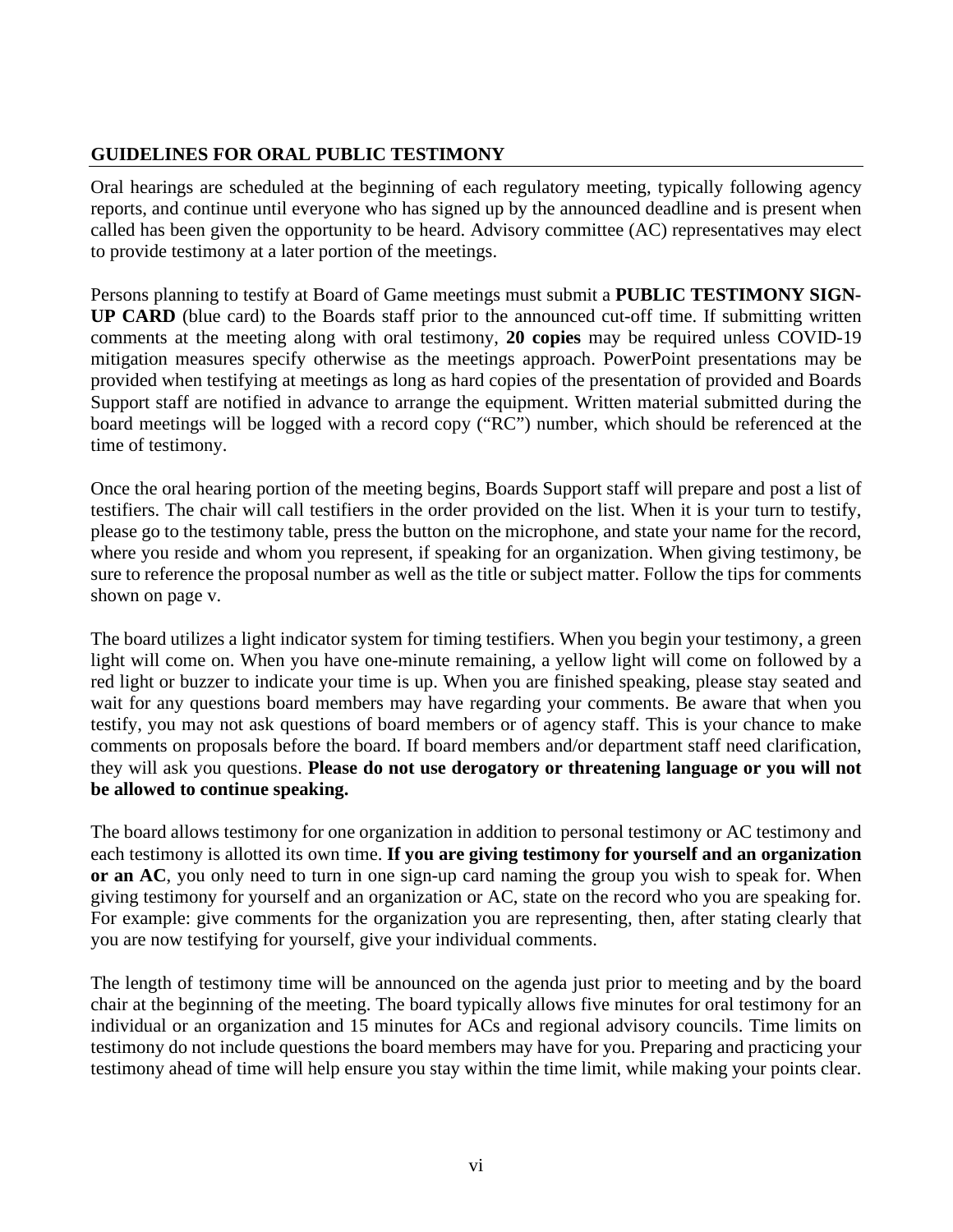<span id="page-6-0"></span>

# **About the Board of Game & Advisory Committees**

# **Alaska Board of Game**

The Board of Game (board) is Alaska's regulatory entity authorized to adopt regulations to conserve and develop the state's wildlife resources and to allocate uses of those resources. This includes establishing open and closed seasons, areas for taking game, setting bag limits, and regulating methods and means. The board consists of seven members, serving three-year terms. Each member is appointed by the governor and confirmed by the Alaska State Legislature.

The board considers regulatory topics on a three-year cycle, holding two to three meetings each year to address proposed regulations on a regional basis. Each year, the board solicits proposals for new regulations and changes to existing regulations. Any individual or organization may submit proposals and offer oral and/or written testimony for the board's consideration. More information about the Board of Game members, process and meeting information is online at: [www.boardofgame.adfg.alaska.gov.](http://www.boardofgame.adfg.alaska.gov/)

# **Advisory Committees**

The local fish and game advisory committees (ACs) play a key role in the regulatory process for both fisheries and wildlife management. While the boards make the final decisions on proposed regulations, they rely heavily on ACs to offer their local knowledge on fish and wildlife issues of interest by submitting proposals and comments on proposals.

There are 84 ACs in the state; nearly all actively participate in the state regulatory process as well as the federal subsistence process. ACs have up to 15 members and many have community seats designated under regulation. AC members serve three-year terms and are elected by local community members. ACs begin meeting as early as September and throughout the board meeting cycle to review proposals and submit recommendations to the boards. Meetings are open to the public and meeting information is online at: [www.advisory.adfg.alaska.gov,](http://www.advisory.adfg.alaska.gov/) or from Boards Support Regional Coordinators.

Boards Support Regional Coordinators facilitate AC participation in the regulatory process by coordinating AC meetings and ensuring the ACs have the necessary information to be effective before the boards. Contact information for the Regional Coordinators can be found on the Boards Support staff listing on page xiv.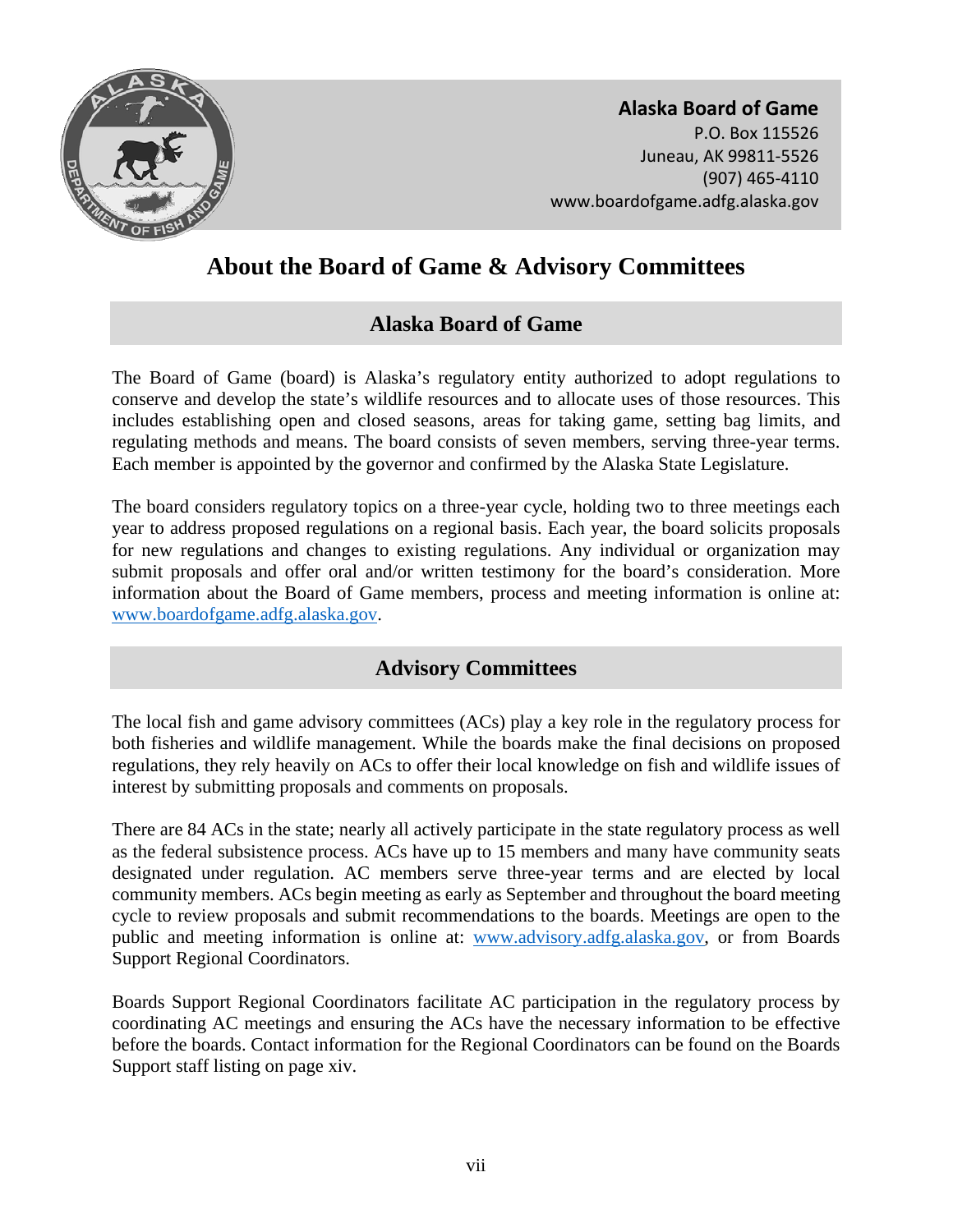<span id="page-7-0"></span>

Region and Game Management Unit Boundaries **Region and Game Management Unit Boundaries** 

UNIVCIAKMapIAK MapsiGMU Map\_6.5x9\_color.mxd\_7/9/2014\_skt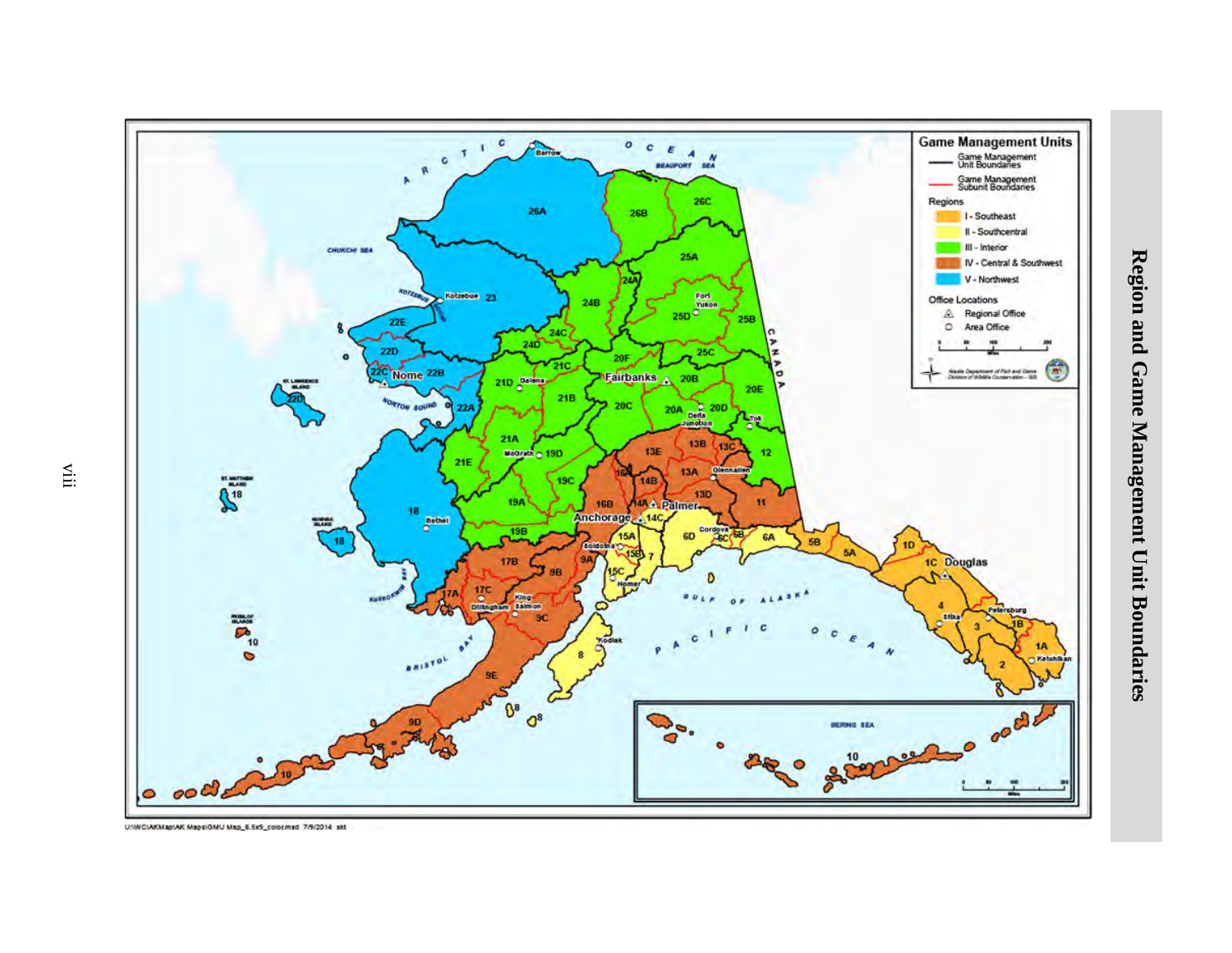# **Commonly Used Acronyms & Terms**

| <b>AAC</b>             | Alaska Administrative Code                          | <b>Region III</b>                                                                     | Interior & Eastern Arctic Regi                               |
|------------------------|-----------------------------------------------------|---------------------------------------------------------------------------------------|--------------------------------------------------------------|
| AC                     | <b>Advisory Committee</b>                           |                                                                                       | Game Management Units 12,<br>20, 21, 24, 25, 26B & 26C       |
| ADF&G                  | Alaska Department of Fish and<br>Game               | <b>Region IV</b><br>Central/Southwest Region $-$ Ga<br>Management Units 9, 10, 11, 13 |                                                              |
| <b>ANS</b>             | <b>Amount Necessary for</b><br>Subsistence          |                                                                                       | 14A, 14B, 16 & 17                                            |
| <b>AS</b>              | Alaska Statute                                      | <b>Region V</b>                                                                       | Western Arctic/Western Regior<br>Game Management Units 18, 2 |
| <b>AWT</b>             | Alaska Wildlife Troopers                            |                                                                                       | 23 & 26A                                                     |
|                        | <b>BOG/Board</b> Board of Game                      | <b>RAC</b>                                                                            | Federal Regional Advisory Cou                                |
| <b>BGCSB</b>           | <b>Big Game Commercial Services</b><br><b>Board</b> | <b>SAPCH</b>                                                                          | Southern Alaska Peninsula cari<br>herd                       |
| C.I.                   | Confidence Interval                                 | <b>SHS</b>                                                                            | <b>Selective Harvest Strategy</b>                            |
| C&T                    | Customary and Traditional U                         | <b>UCH</b>                                                                            | Unimak Island caribou herd                                   |
| <b>CUA</b>             | <b>Controlled Use Area</b>                          | <b>USFWS</b>                                                                          | U.S. Fish and Wildlife Service                               |
| <b>DHCMA</b>           | Dalton Highway Corridor                             | <b>USFS</b>                                                                           | <b>U.S. Forest Service</b>                                   |
|                        | <b>Management</b> Area                              | <b>WAA</b>                                                                            | Wildlife Analysis Area                                       |
| <b>DWC</b>             | Division of Wildlife<br>Conservation                | 2DK                                                                                   | Second degree of kindred                                     |
| EO                     | <b>Emergency Order</b>                              | <b>Permit Hunt Abbreviations</b><br>Some proposals reference specific permit          |                                                              |
| <b>FSB</b>             | <b>Federal Subsistence Board</b>                    |                                                                                       |                                                              |
| <b>GMU/Unit</b>        | Game Management Unit                                |                                                                                       | numbers that begin with the initials to indicat              |
| <b>GSPE</b>            | <b>Geospatial Population Estimator</b>              | type of hunt and big game animal, followe<br>three digits for the hunt number:        |                                                              |
| <b>GUA</b>             | Guide Use Area                                      |                                                                                       |                                                              |
| <b>HGL</b>             | Harvest Guideline Level                             | <b>RB</b>                                                                             | Registration brown bear                                      |
| IM                     | Intensive Management Area                           | RC<br><b>RG</b>                                                                       | Registration caribou<br>Registration goat                    |
| <b>NAP</b>             | Northern Alaska Peninsula                           | RL                                                                                    | Registration black bear                                      |
|                        | caribou herd                                        | RM                                                                                    | <b>Registration</b> moose                                    |
| <b>NPS</b>             | <b>National Park Service</b>                        | $\mathbf{R}\mathbf{X}$                                                                | <b>Registration Musk ox</b>                                  |
| <b>OSM</b>             | Office of Subsistence                               | DB                                                                                    | Drawing brown bear                                           |
|                        | Management, U.S. Dept. of the<br>Interior           | DC                                                                                    | Drawing caribou                                              |
| $\mathbf{R}\mathbf{Y}$ | Regulatory Year; July 1- June 30                    | <b>DG</b>                                                                             | Drawing goat                                                 |
| <b>Region I</b>        | Southeast Region - Game                             | DL                                                                                    | Drawing black bear                                           |
|                        | Management Units 1, 2, 3, 4, $& 5$                  | DM                                                                                    | Drawing moose                                                |
| <b>Region II</b>       | Southcentral Region - Game                          | <b>DS</b>                                                                             | Drawing sheep                                                |
|                        | Management Units 6, 7, 8, 14C, $\&$                 | DX                                                                                    | Drawing must ox                                              |
|                        | 15                                                  | YM                                                                                    | Youth moose                                                  |

<span id="page-8-0"></span>

| $\bf AAC$<br>AС                  | Alaska Administrative Code<br><b>Advisory Committee</b> | <b>Region III</b> | Interior & Eastern Arctic Region –<br>Game Management Units 12, 19,<br>20, 21, 24, 25, 26B & 26C |
|----------------------------------|---------------------------------------------------------|-------------------|--------------------------------------------------------------------------------------------------|
| <b>ADF&amp;G</b>                 | Alaska Department of Fish and<br>Game                   | <b>Region IV</b>  | Central/Southwest Region – Game<br>Management Units 9, 10, 11, 13,                               |
| ANS                              | <b>Amount Necessary for</b><br>Subsistence              |                   | 14A, 14B, 16 & 17                                                                                |
| AS                               | Alaska Statute                                          | <b>Region V</b>   | Western Arctic/Western Region -<br>Game Management Units 18, 22,                                 |
| $\mathbf{A}\mathbf{W}\mathbf{T}$ | Alaska Wildlife Troopers                                |                   | 23 & 26A                                                                                         |
| <b>BOG/Board</b>                 | <b>Board of Game</b>                                    | <b>RAC</b>        | Federal Regional Advisory Council                                                                |
| BGCSB                            | <b>Big Game Commercial Services</b><br><b>Board</b>     | <b>SAPCH</b>      | Southern Alaska Peninsula caribou<br>herd                                                        |
| C.I.                             | Confidence Interval                                     | <b>SHS</b>        | <b>Selective Harvest Strategy</b>                                                                |
| C&T                              | Customary and Traditional U                             | <b>UCH</b>        | Unimak Island caribou herd                                                                       |
| <b>CUA</b>                       | Controlled Use Area                                     | <b>USFWS</b>      | U.S. Fish and Wildlife Service                                                                   |
| DHCMA                            | Dalton Highway Corridor                                 | <b>USFS</b>       | U.S. Forest Service                                                                              |
|                                  | Management Area                                         | WAA               | Wildlife Analysis Area                                                                           |
| DWC                              | Division of Wildlife                                    | 2DK               | Second degree of kindred                                                                         |

### **Permit Hunt Abbreviations**

Some proposals reference specific permit hunt numbers that begin with the initials to indicate the *type of hunt and big game animal, followed by three digits for the hunt number:* 

| <b>RB</b> | Registration brown bear     |
|-----------|-----------------------------|
| RC        | Registration caribou        |
| RG        | Registration goat           |
| RL        | Registration black bear     |
| RM        | Registration moose          |
| <b>RX</b> | <b>Registration Musk ox</b> |
| DB        | Drawing brown bear          |
| DC        | Drawing caribou             |
| DG        | Drawing goat                |
| DL        | Drawing black bear          |
| <b>DM</b> | Drawing moose               |
| DS        | Drawing sheep               |
| DX        | Drawing must ox             |
| YM        | Youth moose                 |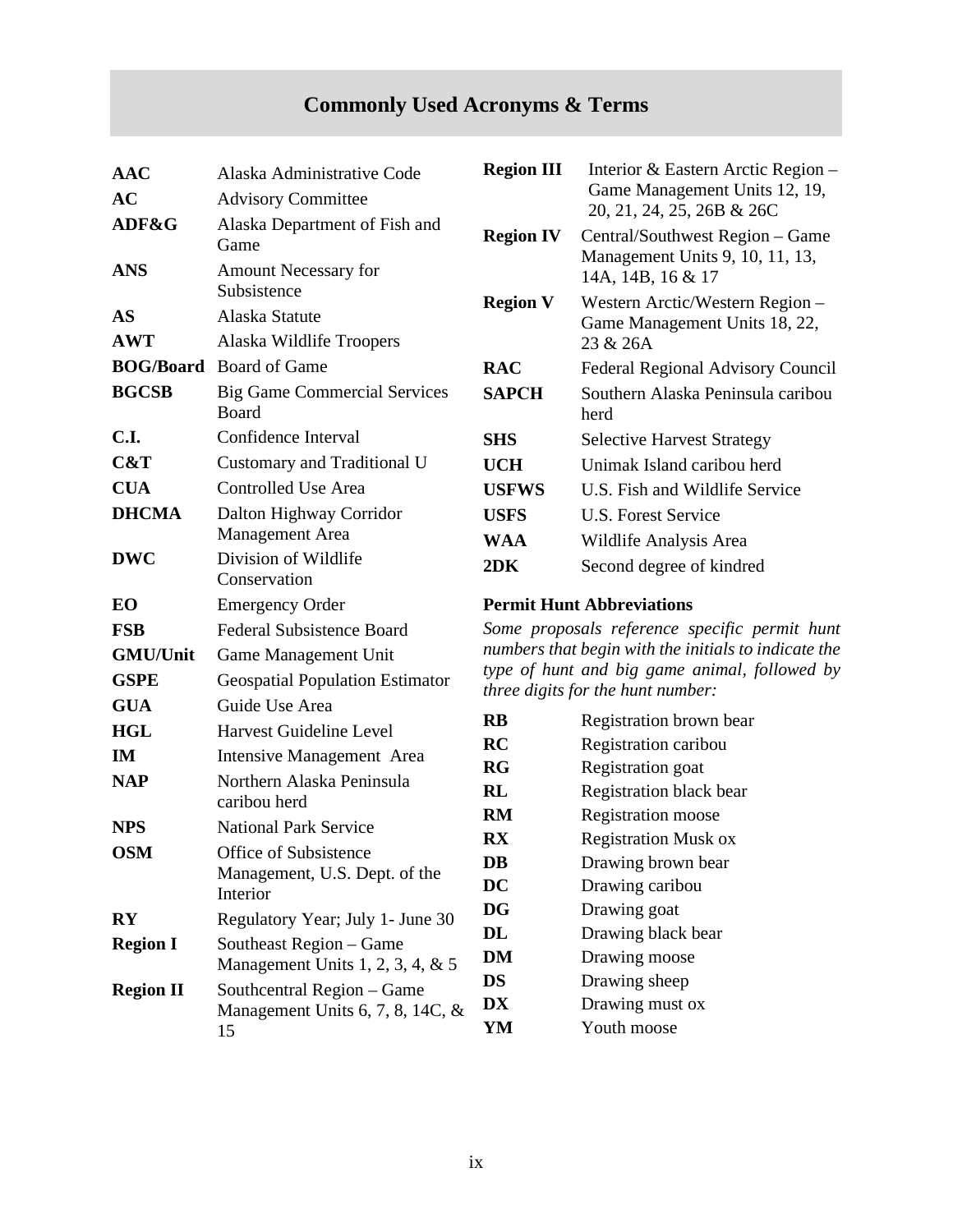<span id="page-9-0"></span>

## **Alaska Board of Game**

P.O. Box 115526 Juneau, AK 99811-5526 (907) 465-4110 <www.boardofgame.adfg.alaska.gov>

# **ALASKA BOARD OF GAME 2021/2022 Meeting Cycle Tentative Meeting Dates**

| <b>Meeting Dates</b>                                                                                 | <b>Topic</b>                                                                                       | <b>Location</b>                                           | <b>Comment</b><br><b>Deadline</b><br><b>January 14, 2022</b> |  |
|------------------------------------------------------------------------------------------------------|----------------------------------------------------------------------------------------------------|-----------------------------------------------------------|--------------------------------------------------------------|--|
| <b>January 20, 2022</b><br>(1 day)                                                                   | <b>Work Session</b>                                                                                | <b>Wasilla</b><br><b>Best Western Lake</b><br>Lucille Inn |                                                              |  |
| <b>January 21 - 28, 2022</b><br>$(8 \text{ days})$                                                   | <b>Central &amp; Southwest Region</b><br>Game Management Units 9, 10,<br>11, 13, 14A, 14B, 16 & 17 | Wasilla<br><b>Best Western Lake</b><br>Lucille Inn        | <b>January 7, 2022</b>                                       |  |
| March 4 - 11, 2022<br><b>Statewide Regulations</b><br>5 AAC Chapters 92 and 98<br>$(8 \text{ days})$ |                                                                                                    | <b>Fairbanks</b><br>Pike's Waterfront<br>Lodge            | <b>February 18, 2022</b>                                     |  |

Total Meeting Days: 17

**Proposal Deadline: Friday, May 28, 2021** 

**Agenda Change Request Deadline: Monday, November 1, 2021** 

*(The Board of Game will meet via teleconference to consider Agenda Change Requests following the November 1 deadline.)*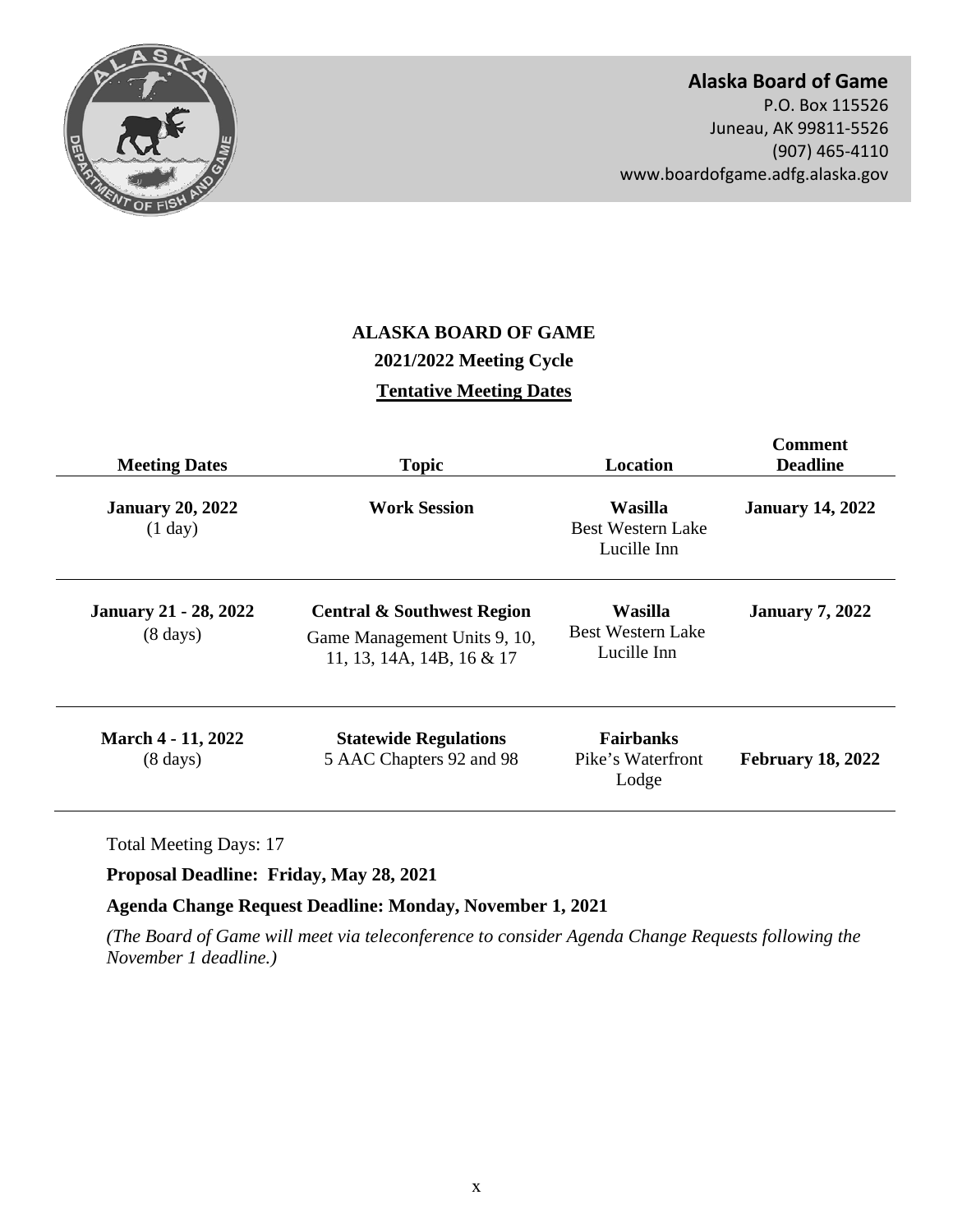

# **Long-Term Meeting Cycle**

The Board of Game meeting cycle generally occurs from November through March. The board considers changes to regulations on a region-based schedule that cycle every three years. When the regional regulations are before the board, the following regulations are open for consideration within that region:

- Trapping Seasons and Bag Limits -- All species
- General and Subsistence Hunting Seasons and Bag Limits -- All species (Except antlerless moose hunts as noted below)
- Intensive Management Plans
- Closures and Restrictions in State Game Refuges
- Management Areas, Controlled Use Areas, and Areas Closed to Hunting and Trapping
- Changes specific to Units or Regions under 5 AAC Chapter 92

Proposals pertaining for the reauthorization of all antlerless moose hunts, 5 AAC 85.045, and all brown bear tag fee exemptions, 5 AAC 92.015, are taken up annually. Changes having statewide applicability to 5 AAC Chapters 92 and 98.005 listed on the following page are considered once every three years at Statewide Regulations meetings.

The proposal deadline is May 1 every preceding year. If May 1 falls on a weekend, the deadline is the Friday before. Boards Support issues a "Call for Proposals" generally in January before the May 1 deadline, which will also specify which regulations are open for proposed changes.

### **Topic & Meeting Schedule**

**Southeast Region - Game Management Units: 1, 2, 3, 4, 5**  *Meeting Cycle: 2022/2023 2025/2026 2028/2029* 

**Southcentral Region - Game Management Units: 6, 7, 8, 14C, 15**  *Meeting Cycle: 2022/2023 2025/2026 2028/2029* 

**Western Arctic / Western Region - Game Management Units: 18, 22, 23, 26A**  *Meeting Cycle: 2023/2024 2026/2027 2029/2030* 

**Interior and Eastern Arctic Region - Game Management Units: 12, 19, 20, 21, 24, 25, 26B, 26C**  *Meeting Cycle: 2023/2024 2026/2027 2029/2030* 

**Central and Southwest Region - Game Management Units: 9, 10, 11, 13, 14A, 14B, 16, & 17**  *Meeting Cycle: 2021/2022 2024/2025 2027/2028* 

**Statewide Regulations\*** (see next page) *Meeting Cycle: 2021/2022 2024/2025 2027/2028* 

**\*5 AAC 92.037. Permits for falconry** is scheduled every six years: *2021/2022 2027/2028 2033/2034*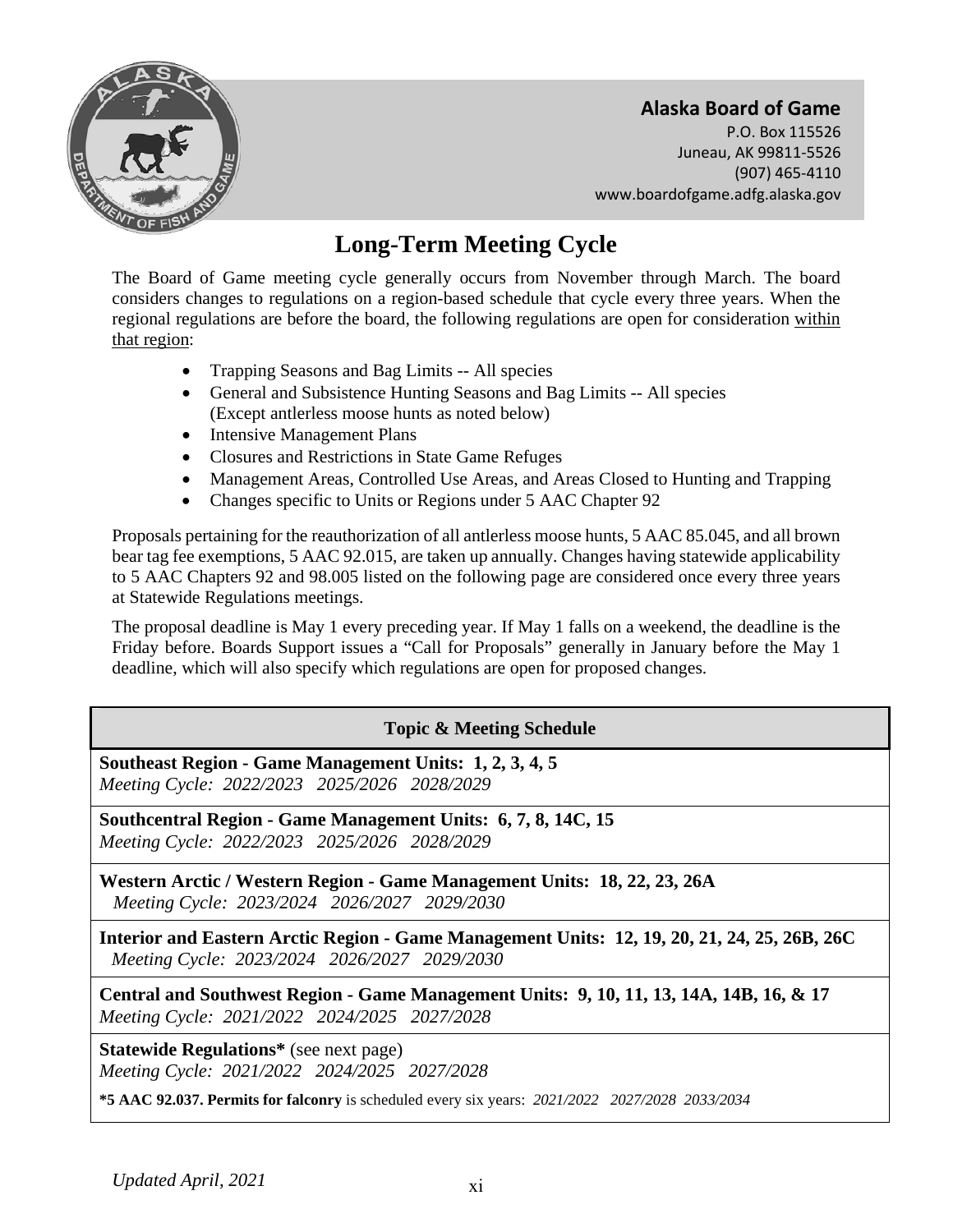### **ALASKA BOARD OF GAME Statewide Regulations ~ 5 AAC Chapters 92 and 98**

#### **General Provisions & Definitions:**

- 92.001 Application of this Chapter
- 92.002 Liability for Violations
- 92.003 Hunter Education and Orientation Requirements
- 92.004 Policy for Off-Road Vehicle Use for Hunting and transporting game.
- 92.005 Policy for Changing the Board of Agenda
- 92.008 Harvest Guideline Levels
- 92.009 Policy Obstruction or Hindrance of Lawful Hunting or Trapping
- 92.990 Definitions

#### **Licenses, Harvest Tickets, Reports, Tags, & Fees:**

- 92.010 Harvest Tickets and Reports
- 92.011 Taking of Game by Proxy
- 92.012 Licenses and Tags
- 92.013 Migratory Bird Hunting Guide Services
- 92.018 Waterfowl Conservation Tag
- 92.019 Taking of Big Game for Certain Religious Ceremonies

#### **Permits:**

- 92.020 Application of Permit Regulations and Permit Reports
- 92.028 Aviculture Permits
- 92.029 Permit for Possessing Live Game
- 92.030 Possession of Wolf Hybrid and Wild Cat Hybrids Prohibited
- 92.031 Permit for Selling Skins, Skulls, and Trophies
- 92.033 Permit for Science, Education, Propagative, or Public Safety Purposes
- 92.034 Permit to Take Game for Cultural Purposes
- 92.035 Permit for Temporary Commercial Use of Live Game
- 92.037 Permit for Falconry (to be *addressed every 6 years*)
- 92.039 Permit for Taking Wolves Using Aircraft
- 92.040 Permit for Taking of Furbearers with Game Meat
- 92.041 Permit to Take Beavers to Control Damage to Property
- 92.042 Permit to Take Foxes for Protection of Migratory Birds
- 92.043 Permit for Capturing Wild Furbearers for Fur Farming 92.044 Permit for Hunting Bear w/the Use of Bait or Scent **Lures**
- 92.047 Permit for Using Radio Telemetry Equipment
- 92.049 Permits, Permit Procedures, and Permit Conditions
- 92.050 Required Permit Hunt Conditions and Procedures
- 92.051 Discretionary Trapping Permit Conditions & Procedures
- 92.052 Discretionary Permit Hunt Conditions and Procedures
- 92.057 Special Provisions for Dall Sheep Drawing Permit Hunts
- 92.061 Special Provisions for Brown Bear Drawing Permit Hunts
- 92.062 Priority for Subsistence Hunting; Tier II Permits
- 92.068 Permit Conditions for Hunting Black Bear with Dogs
- 92.069 Special Provisions for Moose Drawing Permit Hunts
- 92.070 Tier II Subsistence Hunting Permit Point System
- 92.071 Tier I Subsistence Permits
- 92.072 Community subsistence Harvest Hunt Area and Permit **Conditions**

### **Methods & Means:**

92.075 Lawful Methods of Taking Game 92.080 Unlawful Methods of Taking Game; Exceptions 92.085 Unlawful Methods of Taking Big Game; Exceptions 92.090 Unlawful Methods of Taking Fur Animals 92.095 Unlawful Methods of Taking Furbearers; Exceptions 92.100 Unlawful Methods of Hunting Waterfowl, Snipe, Crane 92.104 Authorization for Methods and Means Disability Exemptions **Intensive Management and Predator Control:**  92.106 Intensive Management of Identified Big Game Prey Populations 92.110 Control of Predation by Wolves 92.115 Control of Predation by Bears 92.116 Special Provisions in Predation Control Areas **Possession and Transportation:**  92.130 Restrictions to Bag Limit 92.135 Transfer of Possession 92.140 Unlawful Possession or Transportation of Game 92.141 Transport, Harboring, or Release of Live Muridae Rodents Prohibited 92.150 Evidence of Sex and Identity 92.151 Destruction of trophy value of game required in specific areas. 92.160 Marked or Tagged Game 92.165 Sealing of Bear Skins and Skulls 92.170 Sealing of Marten, Lynx, Beaver, Otter, Wolf, and Wolverine 92.171 Sealing of Dall Sheep Horns **Use of Game:**  92.200 Purchase and Sale of Game 92.210 Game as Animal Food or Bait 92.220 Salvage of Game Meat, Furs, and Hides 92.230 Feeding of Game 92.250 Transfer of Musk oxen for Science and Education Purposes 92.260 Taking Cub Bears & Female Bears with Cubs Prohibited

#### **Emergency Taking of Game:**

- 92.400 Emergency Taking of Game
- 92.410 Taking Game in Defense of Life or Property
- 92.420 Taking Nuisance Wildlife

#### **Game Management Units:**

92.450 Description of Game Management Units

#### **Antlerless Moose Reauthorization:**

98.005 Areas of Jurisdiction for Antlerless Moose Season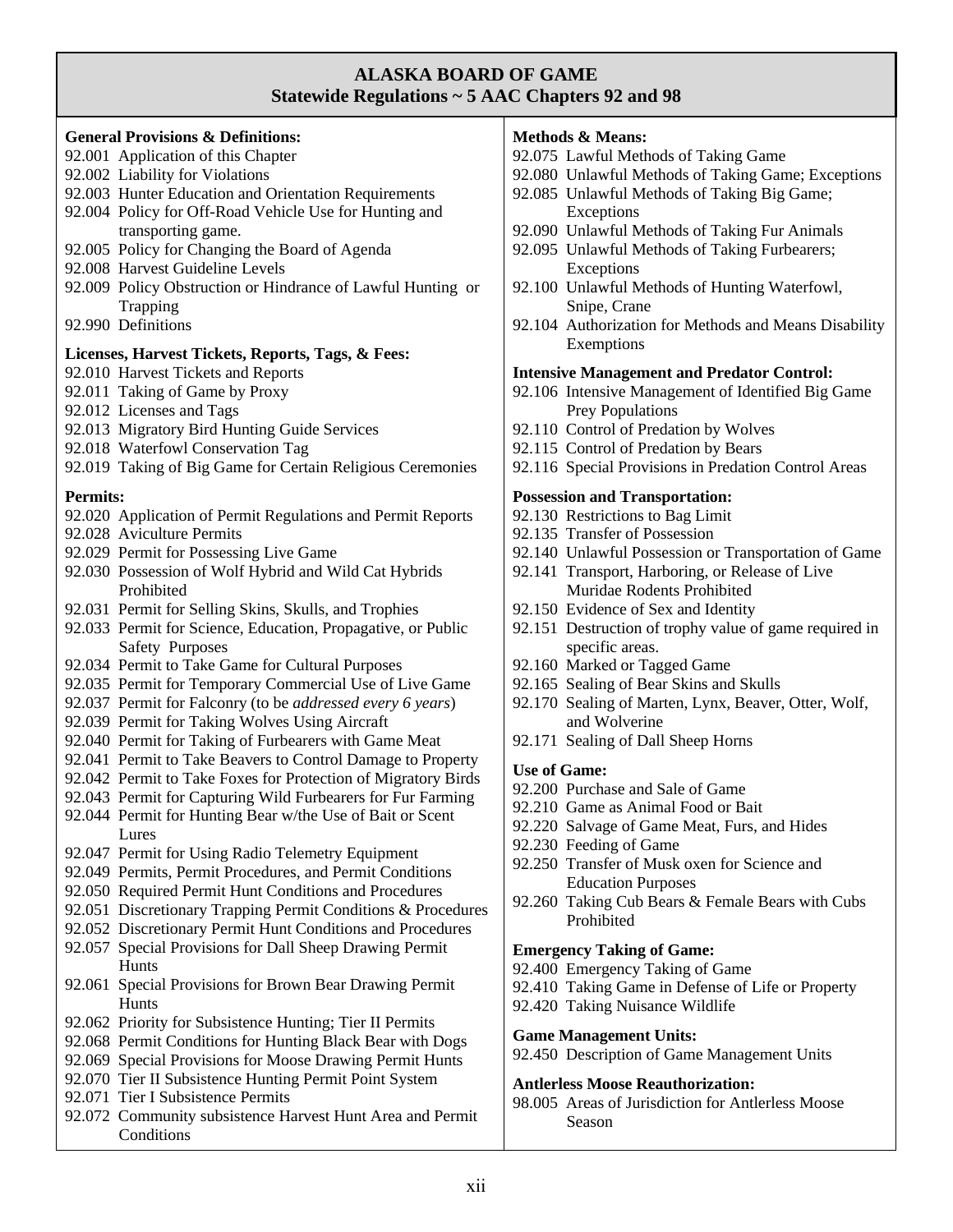<span id="page-12-0"></span>

# **Alaska Board of Game Members**

| <b>NAME AND ADDRESS</b>                                                           | <b>TERM EXPIRES</b> |  |
|-----------------------------------------------------------------------------------|---------------------|--|
| Stosh (Stanley) Hoffman, Bethel, Chairman<br>Stosh.hoffman@alaska.gov             | 6/30/2023           |  |
| Orville Huntington, Huslia, Acting Vice Chairman<br>Orville.huntington@alaska.gov | 6/30/2022           |  |
| Jerry Burnett, Juneau<br>Jerry.burnett@alaska.gov                                 | 6/30/2024           |  |
| Allen (Al) Barrette, Fairbanks<br>Allen.barrette@alaska.gov                       | 6/30/2022           |  |
| Lynn Keogh, Wasilla<br>Lynn.keogh@alaska.gov                                      | 6/30/2023           |  |
| Jake Fletcher, Talkeetna<br>Jacob.fletcher@alaska.gov                             | 6/30/2023           |  |
| James Cooney, Eagle River<br>James.Cooney@alaska.gov                              | 6/30/2024           |  |
|                                                                                   |                     |  |

Alaska Board of Game members may also be reached by contacting Kristy Tibbles, Executive Director, Alaska Board of Game Email: [kristy.tibbles@alaska.gov](mailto:kristy.tibbles@alaska.gov) | Phone: (907) 465-6098 [www.boardofgame.adfg.alaska.gov](http://www.boardofgame.adfg.alaska.gov/)